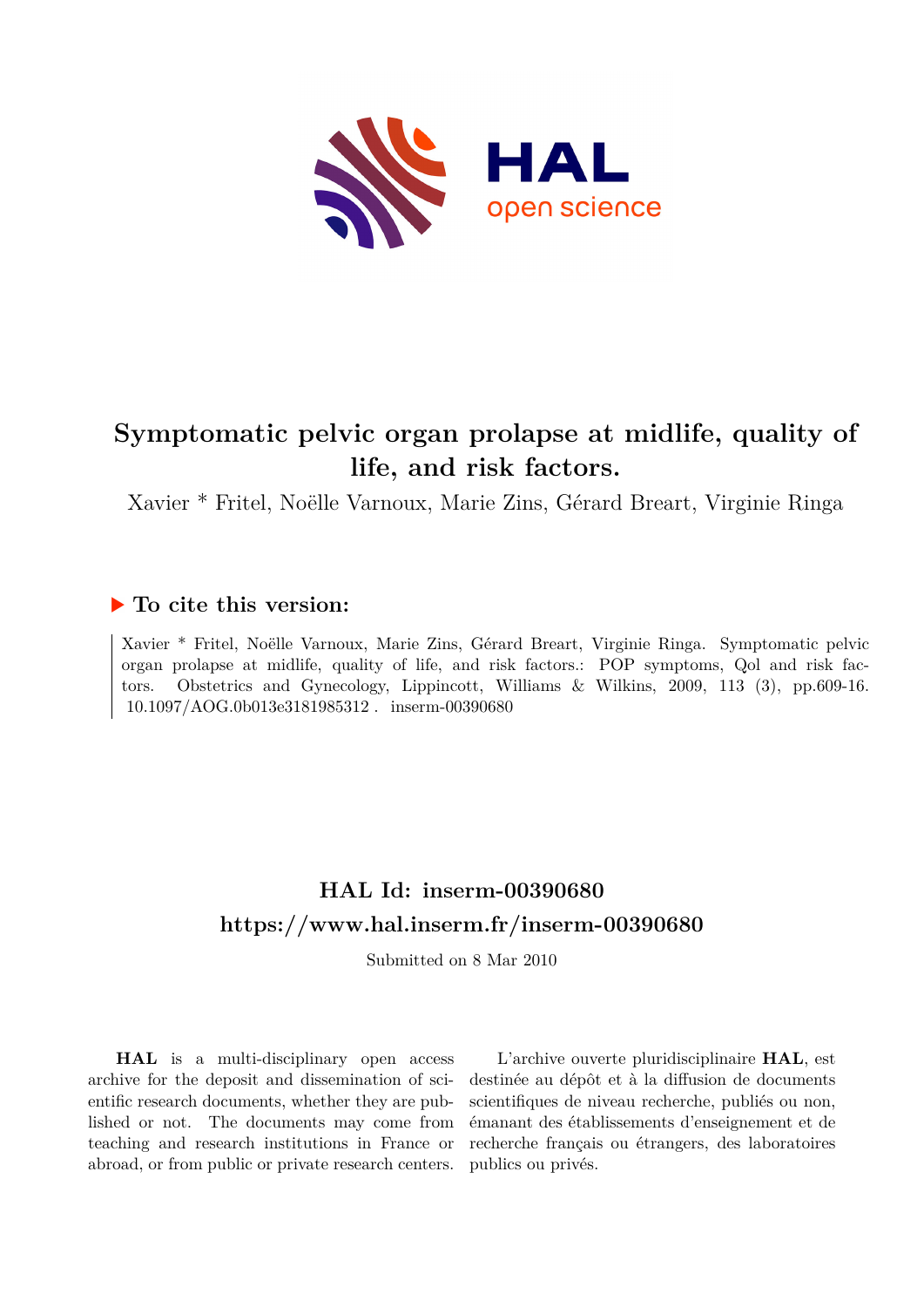- Title
- Symptomatic pelvic organ prolapse at midlife, quality of life and risk factors in GAZEL cohort.
- Authors
- Xavier FRITEL, MD, 1
- Noëlle VARNOUX, 2
- Marie ZINS, MD, 3
- Gérard BREART, MD, PhD, 1
- Virginie RINGA, MD, PhD, 2
- Institution
- INSERM: Institut national de la santé et de la recherche médicale [French Institute for Health and Medical Research].
- 1. INSERM UMR S149 IFR69 "Epidemiological Research on Perinatal Health and Women's Health", Villejuif, France. Université Paris 6, Paris, France.
- 2. INSERM U822 INED U14 "Reproductive Health, sexuality, and HIV Infection Epidemiology, demography, and social sciences", Université Paris 11, Le Kremlin-Bicêtre, France.
- 3. INSERM U687 IFR69, "Public Health and Epidemiology of the social and occupational determinants of Health", Villejuif, France. CETAF, Equipe RPPC, Saint-Mandé, France.
- Correspondence
- Dr Xavier FRITEL
- Gynécologie & Obstétrique, CHR Réunion, CH Félix-Guyon
- F-97405 Saint-Denis cedex, Réunion, France
- tel: +262.262.905.541, fax: +262.262.907.748
- e-mail: fritel.xavier@orange.fr (best contact address)
- Word count: Abstract, 246. Text, 2821.
- Acknowledgments: We thank Jo Ann Cahn for her editorial assistance.
- Short title: POP symptoms, Qol and risk factors
-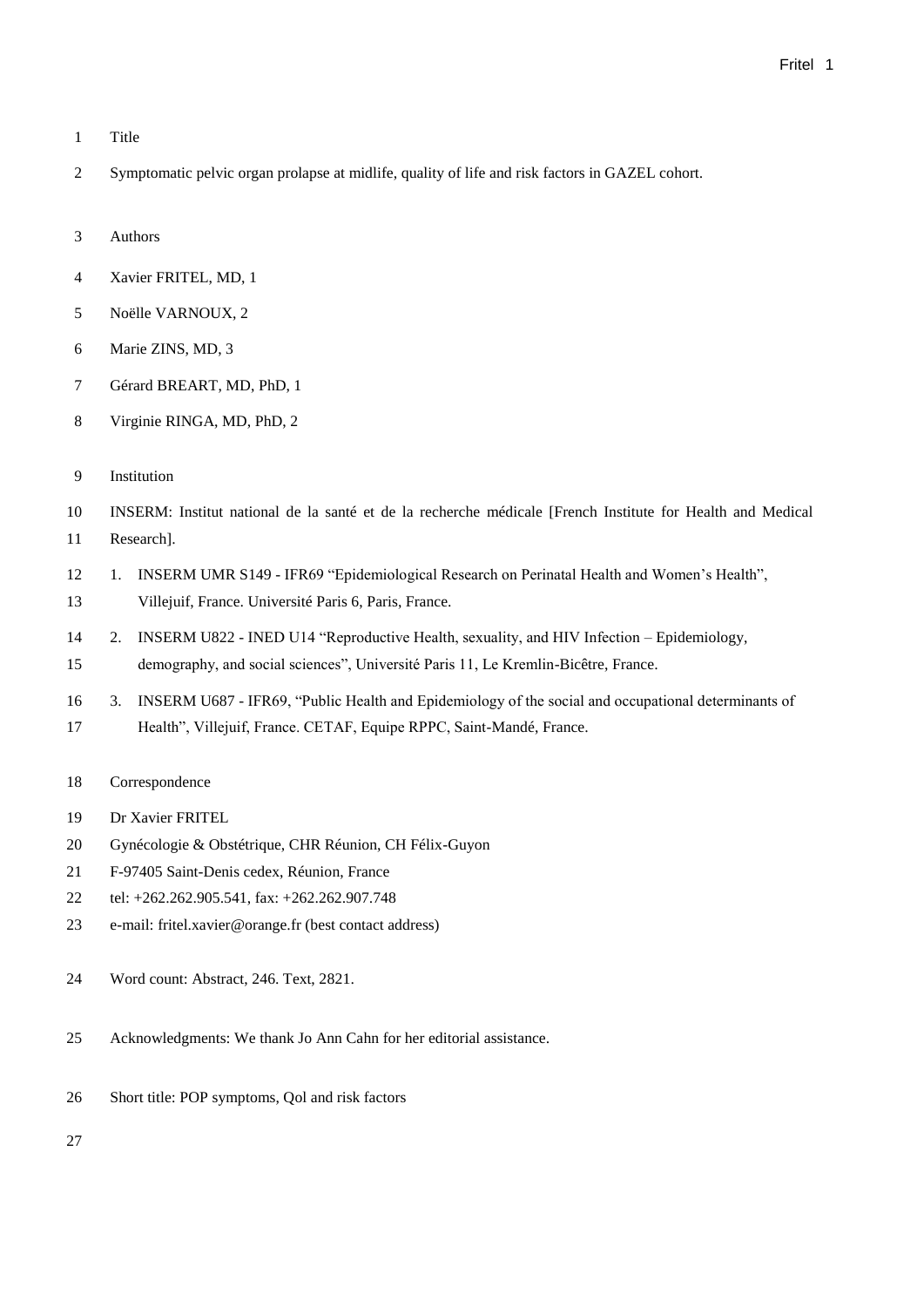## **Précis**

In women in their 50s, symptoms of pelvic organ prolapse are associated with impaired quality of life,

body mass index andnumber of vaginal deliveries.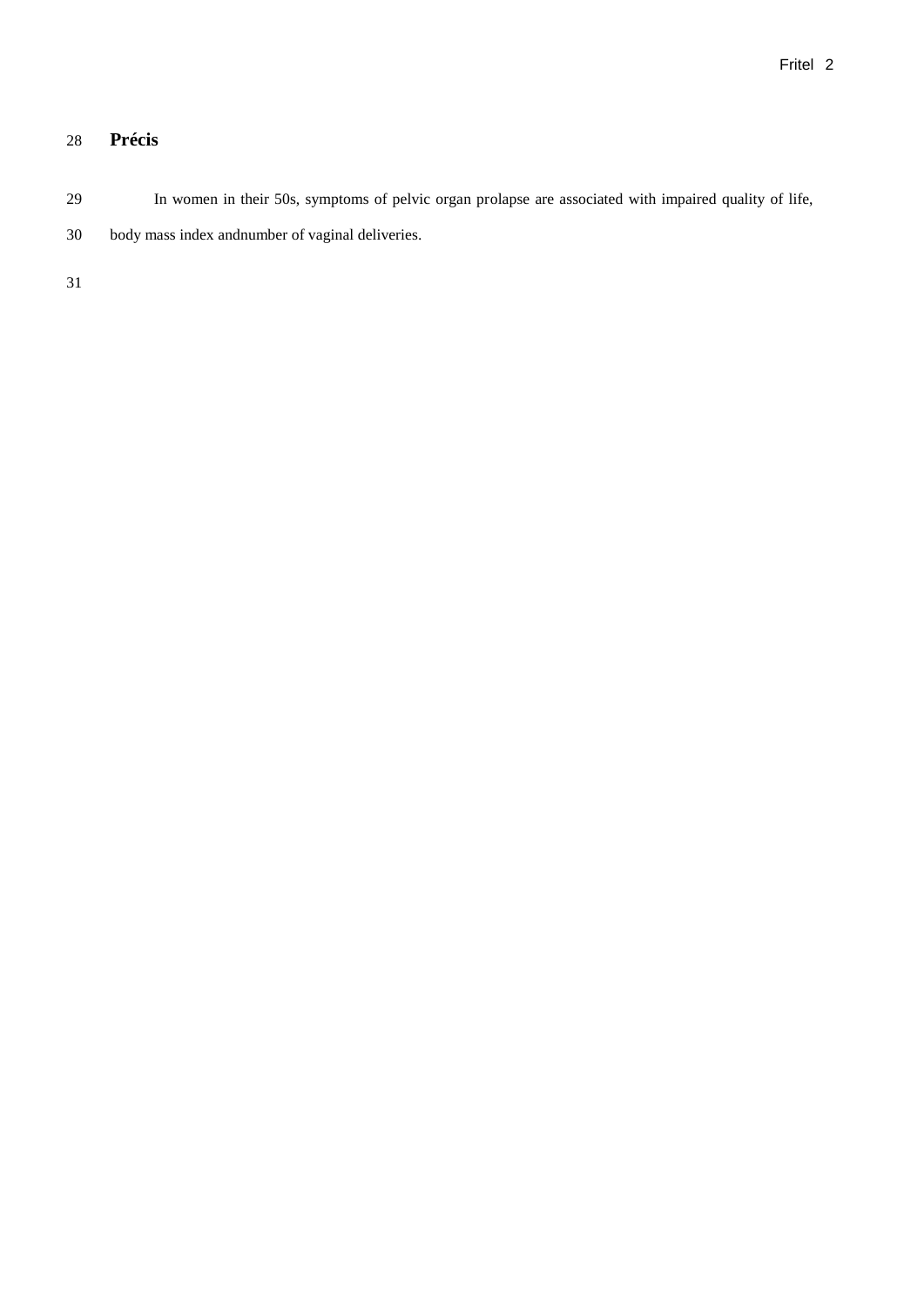#### **Abstract**

<span id="page-3-1"></span> Objective: To estimate quality of life (QoL), prevalence, and risk factors associated with symptomatic pelvic organ prolapse (POP) among middle-aged women.

<span id="page-3-0"></span> Methods: A questionnaire was mailed to 3114 women aged 50-61 years in the GAZEL cohort; 2640 (85%) returned it. Symptomatic POP was defined by feeling a bulge from the vagina (sometimes, often, or all the time versus never or rarely). QoL was determined with the Nottingham Health Profile (NHP) questionnaire. Multiple linear regression was used to examine the association between frequency of POP symptoms and the QoL score. Logistic regression was used to estimate the impact of risk factors on past or present symptomatic POP (current symptoms or previous surgery for POP).

 Results: The prevalence of symptomatic POP was 3.6% (96) and that of surgery for POP, 2.7% (70). POP symptoms were associated with difficulty defecating, lower abdominal pain, and difficulty voiding. The frequency of POP symptoms was associated with a poorer QoL score in each NHP domain (physical mobility, pain, emotional reaction, social isolation, energy and sleep). Even when we took general characteristics, medical history, and lifestyle associated with QoL into account, the global NHP score was significantly impaired by POP symptoms. Factors significantly associated with past or present symptomatic POP were high body mass index and the number of vaginal deliveries.

 Conclusion: In our population of women in their 50s, POP symptoms are associated with impaired QoL, and the number of vaginal deliveries is a risk factor for past or present symptomatic POP.

Key-words: Pelvic organ prolapse, Quality of life, Delivery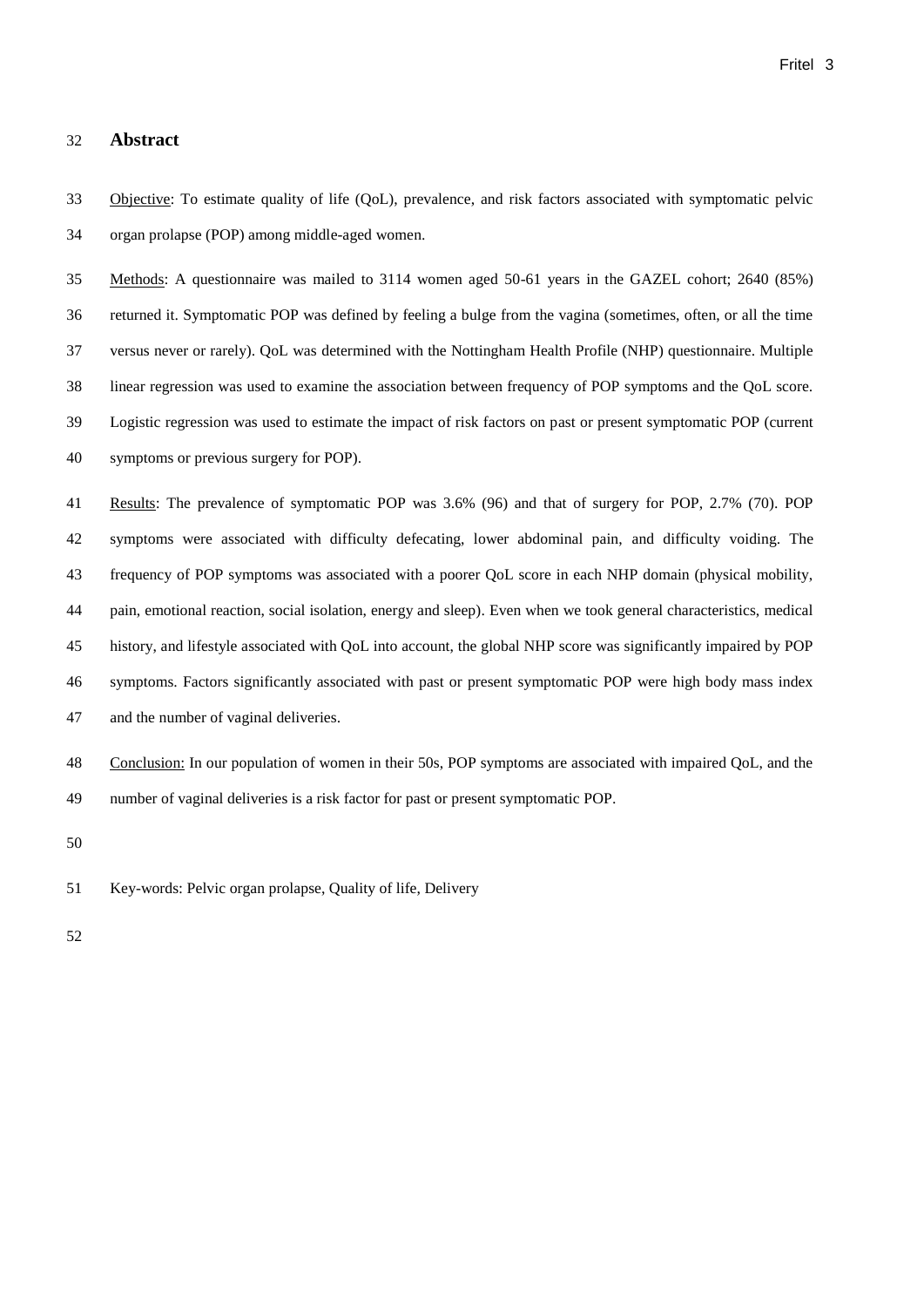#### **Introduction**

<span id="page-4-0"></span>54 The prevalence of pelvic organ prolapse (POP) increases with age and number of vaginal deliveries.<sup>1</sup> In 55 the 18th century, Madame du Coudray attributed the onset of a "falling womb" to childbirth.<sup>2</sup> Despite this association, the mechanism of its onset remains obscure, and we do not know what organ is damaged, let alone how. While numerous surgical techniques have been developed for POP, epidemiologic surveys on this topic are rare. It is estimated that 15% of all hysterectomies are performed for POP and that the cumulative risk of surgery 59 for POP is approximately 7% at the age of 80 years.<sup>3,4</sup> Mean age at this surgery is between 50 and 60 years of 60 age.<sup>5</sup> Despite the frequency of recourse to surgery, the effect of POP on quality of life (QoL) is not well understood. A Medline search using the terms "quality of life" and "pelvic organ prolapse" showed no studies that examined the deterioration of general health-related QoL as a function of POP symptoms in a general population, that is, a population not selected because of POP symptoms.

<span id="page-4-2"></span><span id="page-4-1"></span> Our main purpose was to estimate the impact of symptomatic POP on QoL and its prevalence among middle-aged women enrolled in a cohort study and to assess its obstetrical risk factors, while taking other characteristics into account. This cohort of French women (GAZEL cohort) completed questionnaires to estimate their general health-related QoL (NHP questionnaire) and the frequency of their POP symptoms.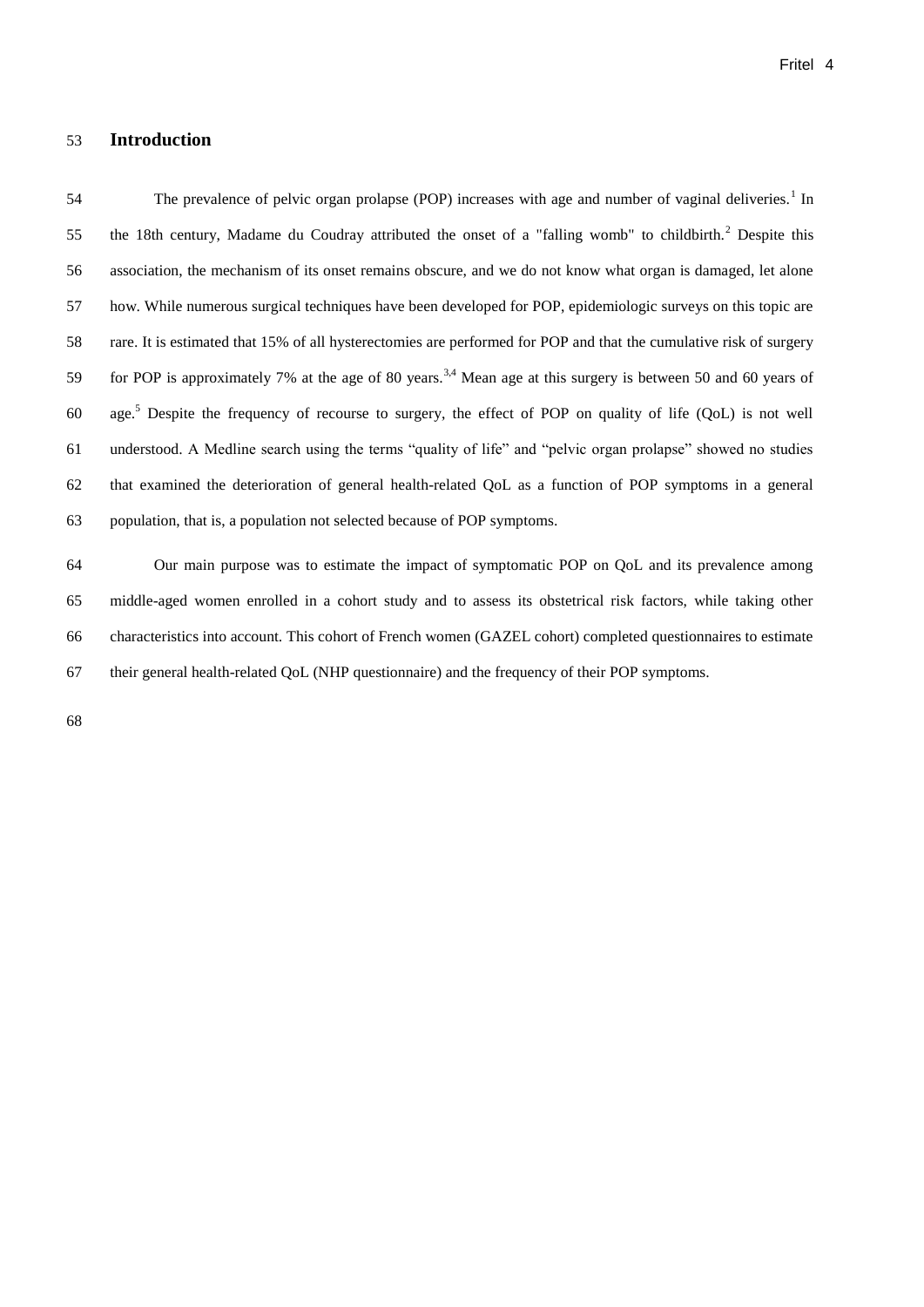#### **Methods**

 Our population belongs to the French GAZEL cohort (www.gazel.inserm.fr), which began in 1989 with more than 20,000 men and women employed by the French national power company (EDF-GDF) who volunteered to participate in an epidemiological research program coordinated by INSERM (Institut National de la Santé et de la Recherche Médicale, that is, the French National Institute for Health and Medical Research).<sup>6</sup> 74 Women of the GAZEL cohort aged 45-50 years between 1990 and 1996 (n = 3114) were included in a separate prospective longitudinal survey, the "Women and their Health" study. Its principal objective is to study women's 76 health as they reach menopause and afterwards.<sup>7</sup> These women receive a general health questionnaire each year as part of the overall GAZEL survey and a separate questionnaire specific to women's health issues every three years. In 2000, an additional questionnaire about incontinence and obstetrical history was mailed to all the women in this survey. Except as otherwise specified, data come from both 2000 questionnaires. Three other 80 reports about incontinence based on the same questionnaires and database have previously been published. $8-10$ 

 At the time this study was initiated, there was no validated questionnaire for assessing pelvic floor symptoms in women without known pelvic floor disorders. The prevalence and severity of symptomatic POP was estimated from responses to the question: *In the past 4 weeks, have you experienced the sensation of a bulging from your vagina? Never*, *Rarely*, *Sometimes*, *Often*, or *All the time*. The question was constructed with the help of an expert and was modeled on the Bristol Female Low Urinary Tract Symptoms (BFLUTS) 86 questionnaire and the Urogenital Distress Inventory.<sup>11, 12</sup> Understanding was not tested. Stress urinary incontinence was assessed by responses to a question from the BFLUTS questionnaire: *Does urine leak when you are physically active, cough or sneeze? Never*, *Rarely*, *Sometimes*, *Often*, or *All the time*. Women who answered *Sometimes*, *Often* or *All the time* were considered to have stress urinary incontinence. Other pelvic floor symptoms, i.e., urinary urge incontinence, voiding difficulties, constipation (fewer than 3 movements a week), defecation difficulties, lower abdominal pain or heaviness, and pain at intercourse, were assessed by the same method. Fecal incontinence was defined by involuntary loss of liquid or solid stool.

 Other characteristics of the subjects considered in this analysis and recorded from the questionnaires are: general characteristics (age at questionnaire, educational level, body mass index, and menopausal status), medical history (diabetes mellitus, neurologic disease, cardiovascular disease, regular medical treatment, self- reported nervous breakdown, self-reported depressed mood, anxiety or stress, hysterectomy, previous urinary incontinence surgery, previous anal surgery, and previous POP surgery), lifestyle (household monthly income,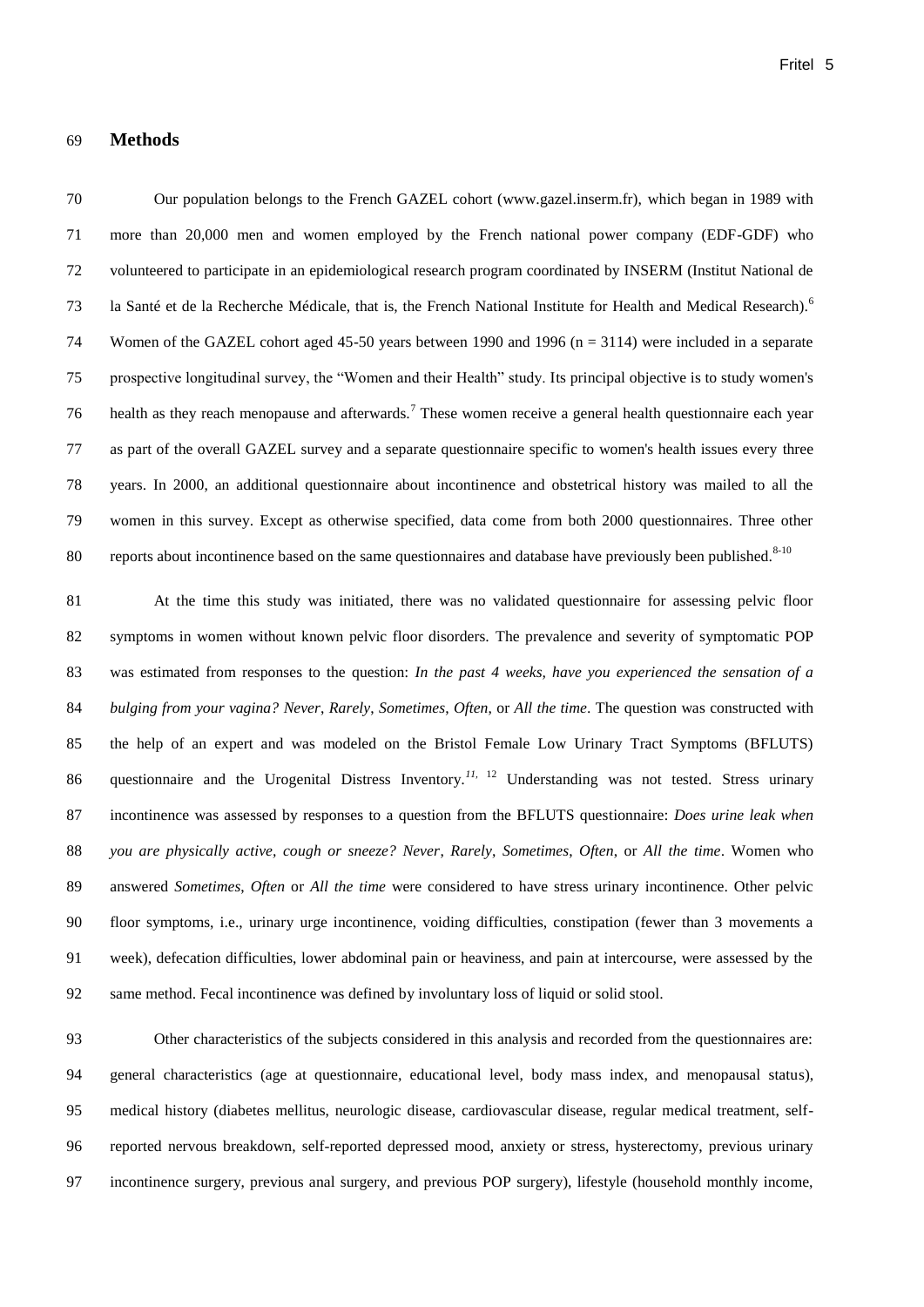marital status, smoking habits, and regular physical exercise), and obstetrical history (parity, episiotomy, third- degree perineal tear, birth weight of heaviest child, age at first delivery and mode of delivery). Previous POP surgery was assessed by the questions: *Have you had a surgery? If yes, please specify the type of surgery* (a list was provided)*: pelvic organ prolapse (falling organs) repair? Yes, No.* Self-reported nervous breakdown, and depressed mood, anxiety, or stress were defined by answers to a question presenting a list of health problems and asking the subjects to indicate those they had had during the past 12 months. The list included: Nervous breakdown as one answer, and depressed mood, anxiety or stress as another. We used logistic regression to examine the association between POP symptoms and other pelvic floor symptoms.

 We used the Nottingham Health Profile (NHP), a generic instrument widely used to estimate general health-related QoL and validated in different populations, to determine whether symptomatic prolapse, like other 108 chronic conditions, interferes with everyday life activities.<sup>13, 14</sup> The NHP questionnaire was included in the general health questionnaire administered in 2000. It is a generic QoL questionnaire, applicable to a broad range of populations and allowing comparisons between different clinical conditions. The NHP contains 38 items covering 6 dimensions: physical mobility (8 items), pain (8 items), emotional reactions (9 items), social isolation (5 items), energy (3 items), and sleep (5 items). The responses are dichotomous (yes/no) and concern the subject's condition at the time she is completing the questionnaire. A weight is assigned to each response so that a weighted score can be calculated for each of the six dimensions. The weighted scores for each dimension range from 0 (high QoL) to 100 (low QoL). Each subject's profile is described by 6 scores. It is also possible to construct a global score that is the mean of the 6 dimensions. We first used the Spearman rank test to analyze the correlation between the QoL scores in each NHP dimension and the severity of POP symptoms. We then examined the association between the global NHP score (mean of the scores for each dimension) and the severity of the POP (defined by symptom frequency), using a linear regression to take into account the possible confounding factors: general characteristics, medical history, lifestyle, and parity. We chose not to include in this model other pelvic floor symptoms significantly associated with POP in the preceding analysis.

 Past or present symptomatic POP was defined by the report of symptomatic POP or a history of surgery for POP. Because this definition includes surgical history, we chose not to consider in the analysis other surgical history (hysterectomy, surgery for urinary incontinence and anal surgery), all of which were statistically associated with a history of surgery for prolapse. We compared the women with past or present POP to all the others and conducted a multivariable analysis with a backward stepwise logistic regression. Candidate variables for the multivariable model were those suspected to be risk factors for POP (age, BMI, occupation, menopausal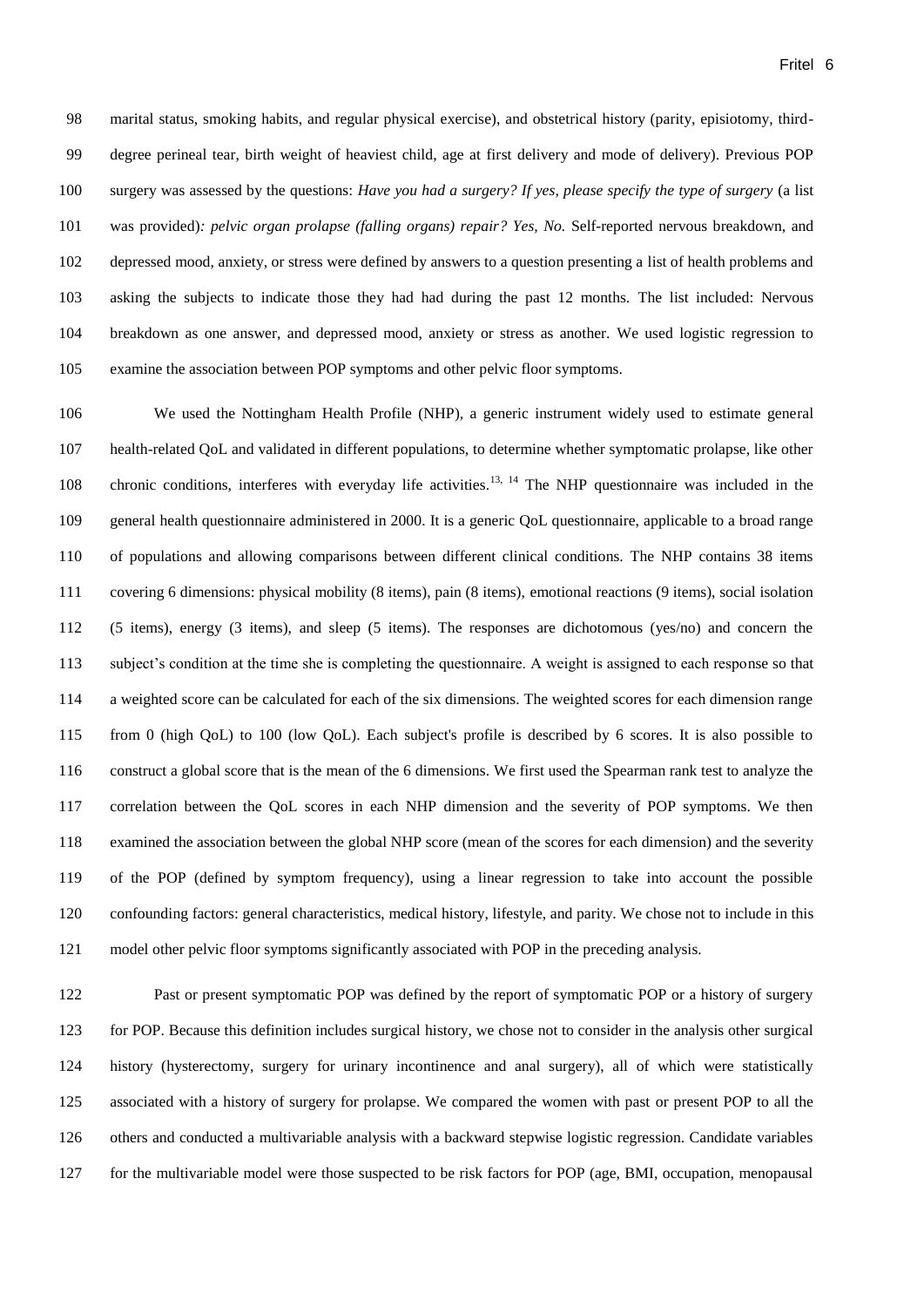| 128 | status, parity, and mode of delivery) or that could influence symptom reporting (educational level). A first model   |
|-----|----------------------------------------------------------------------------------------------------------------------|
| 129 | was constructed for all women. A second model (not shown) was restricted to parous women; it included                |
| 130 | obstetrical details (age at first delivery, birth weight of heaviest baby, episiotomy, and third-degree anal tears). |
| 131 | Variables remained in the final multivariable model only if the odds ratio was significant after backward            |
| 132 | elimination; otherwise they were excluded.                                                                           |
| 133 | Odds ratios and their 95% confidence intervals are reported for each association examined. All analyses              |

- were performed with Statview (SAS Institute Inc., Cary, NC).
- The GAZEL cohort scientific committee and the CNIL (Commission Nationale de l'Informatique et des
- Libertés, that is, the French Data Protection Authority) approved this study, which received no external funding.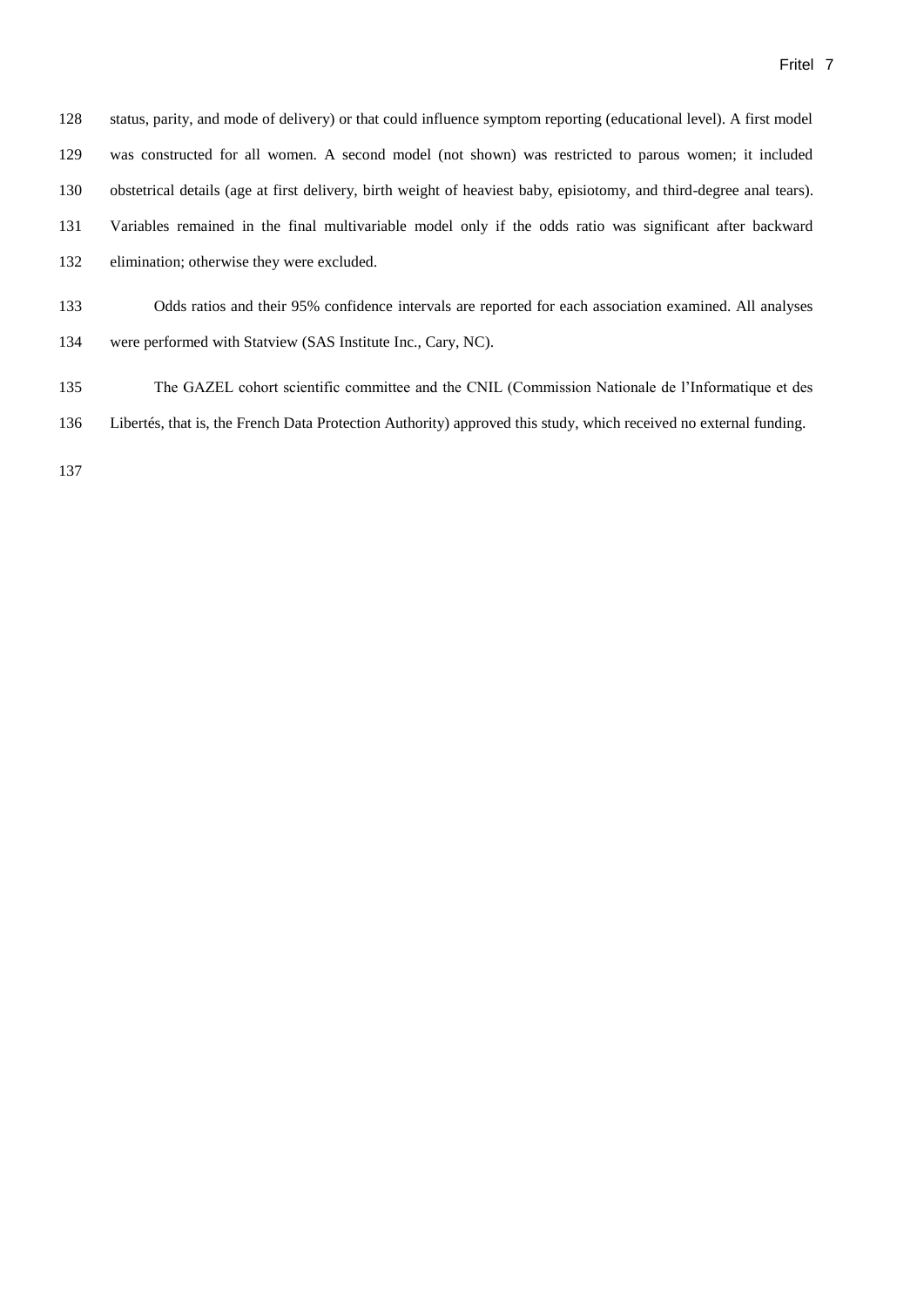#### **Results**

 Questionnaires were sent to 3114 women, 2640 (85%) of whom completed and returned them. Median age was 54 (range 50-61) years and median parity 2 (0-6); 79% were postmenopausal. Respondents and 141 nonrespondents did not differ significantly for age (mean age 54.6 versus 54.9, p=0.14, t-test), while respondents 142 had a higher educational level than nonrespondents (20% had a high school diploma versus 15%, p=0.012, Chi<sup>2</sup> test).

 Data about POP symptoms were missing for 193 women (7.3%); 2296 (87.0%) reported no *sensation of a bulge from their vagina* in the past 4 weeks, 69 *rarely* (2.6%), 70 *sometimes* (2.7%), 18 *often* (0.7%) and 8 (0.3%) *all the time*. Additionally, 70 women (2.7%) had previously undergone surgery for POP. POP symptoms were associated with difficulty defecating, lower abdominal pain, and difficulty voiding (Table 2). Other pelvic floor symptoms (stress urinary incontinence, urge urinary incontinence, fecal incontinence, painful intercourse, urinary infection, and fewer than 3 bowel movements per week) were not significantly associated with POP symptoms, after adjustment for difficulty in defecation or voiding and lower abdominal pain.

 The NHP QoL questionnaire was completed by 2285 women (87%). As Figure I shows, the frequency of POP symptoms was associated with increased (that is, poorer) QoL scores in all NHP dimensions: physical 153 mobility (p<0.0001), pain (p<0.0001), emotional reaction (p=0.01), social isolation (p=0.03), energy (p=0.0002), and sleep (p=0.008). The correlation between the severity of POP symptoms and QoL impairment, measured by the global NHP score, persisted even after adjustments (linear multiple regression) for other factors with a significant effect on QoL: urinary incontinence, anal incontinence, diabetes, regular physical exercise, BMI (continuous variable), self-reported nervous breakdown, self-reported depressed mood, anxiety or stress, living with a partner, occupation, and household monthly income (Table 3).

 Overall, 158 women (6.0%) were considered to have past or present symptomatic POP. Characteristics associated with it were BMI, and the number of vaginal deliveries (Table 4). The one-variable model that used 161 mode of delivery to predict a history of symptomatic POP had an R<sup>2</sup>=0.008 (data not shown). The multivariable model for women with children, which also tested age at first delivery, episiotomy, a third-degree anal tear and birth weight of the largest child, found no other obstetrical variable to be significant (data not shown).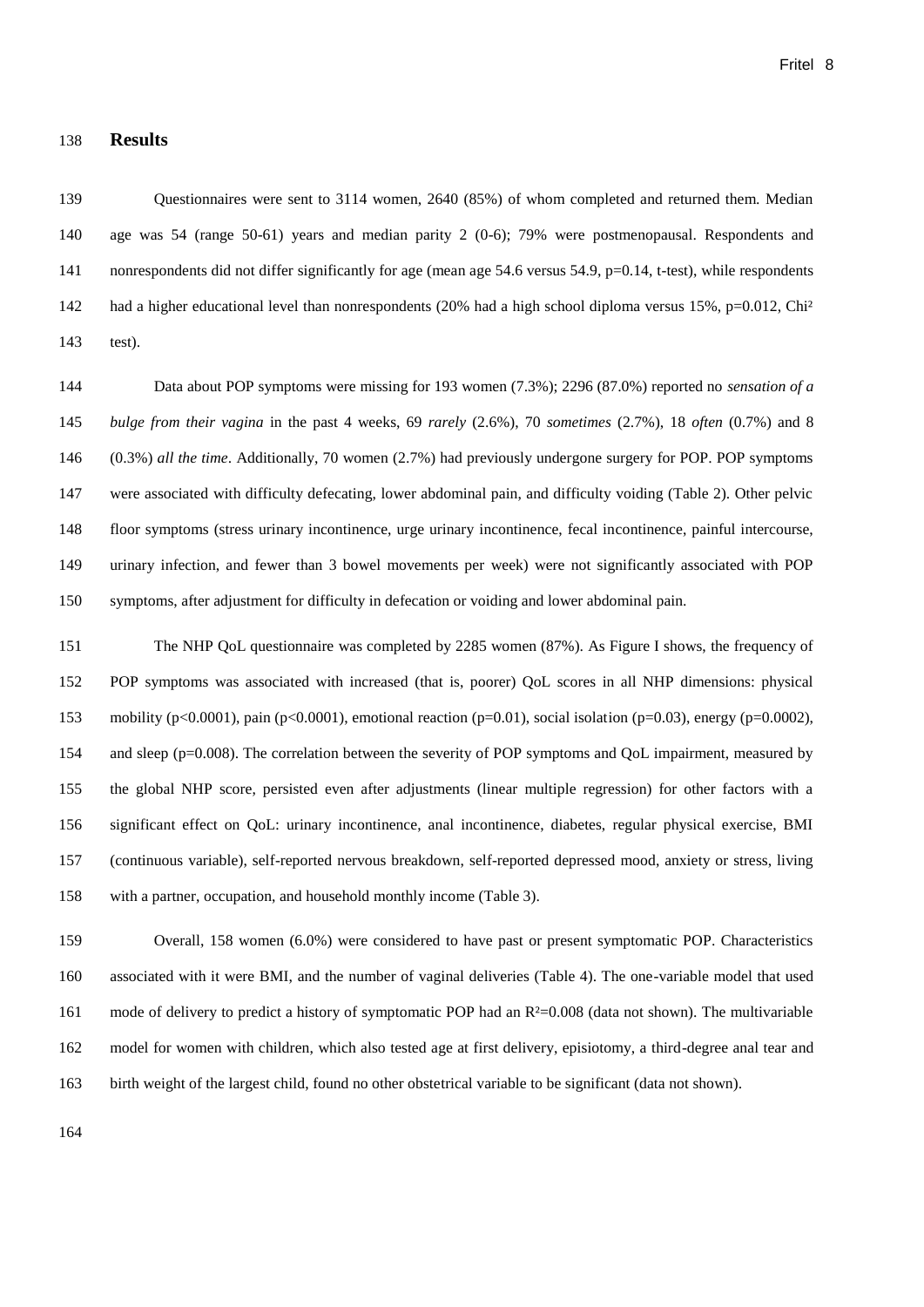#### **Discussion**

<span id="page-9-2"></span><span id="page-9-1"></span> The principal limitation of our study was that POP was not clinically confirmed. Prolapse is a sign observed during clinical examinations, and epidemiologic surveys about this disease are difficult because of the indirectness of its study by questionnaires. Nonetheless what matters from a practical point of view is symptomatic prolapse that motivates the woman to seek care. That is, women see their doctors for a functional disease and not for an anatomical defect. Moreover, a study of QoL and the risk factors associated with POP symptoms requires the availability of a sample of women recruited outside of a medical practice. It thus seems useful from a public health perspective to look at the prevalence of prolapse symptoms in the general population.

<span id="page-9-0"></span> A major advantage of our sample is that the women participating were not recruited because they had symptoms. Their status as volunteers probably explains the excellent response rate (85%). At the time we began 175 this study, there were no questionnaires validated in a population at low risk for POP.<sup>15</sup> Unfortunately, the question we used (*have you experienced a sensation of bulging from your vagina?)* could not be combined with clinical examination. Seeing or feeling a vaginal bulge is considered a specific symptom of POP, but the 178 sensitivity of this symptom is mediocre in low-risk populations.<sup>16</sup> Barber et al showed that the question *Do you* 179 usually have a bulge or something falling out that you can see or feel in your vaginal area?<sup>17</sup> had a specificity of 99% but a sensitivity of 35% for prolapse at or beyond the hymen (grades II and III) in a population at low risk. The question used by Rortveit et al in their study (*has there been a visible bulging or protrusion from your*  182 vagina?) had a sensitivity of only 16% for grade II or III prolapse.<sup>18</sup> Symptoms increased with the severity of 183 prolapse; they were frequent for stages III and IV and usually absent at stages I or  $0.19$  Tan et al examined 1912 184 women who answered the question: *Do you ever feel a bulge or that something is falling out of the vagina?*<sup>20</sup> The response was positive in 79-85% of women who had a stage III or IV prolapse compared with 6-11% of women with a stage I or 0. It is therefore probable that those who responded positively in our survey were those with the most serious prolapse. In our study, the bulging symptom was correlated with pelvic pain and difficulties in voiding and defecation (Table 2), which serves as evidence supporting the clinical relevance of the question. Ellerkmann et al showed that POP documented by a standardized clinical examination is often 190 associated with these symptoms.<sup>21</sup> Finally, the more frequent the prolapse symptoms, according to this question, the greater the impairment of QoL in all NHP dimensions. This graded association between the frequency of prolapse symptoms and QoL is additional evidence of the question's clinical relevance.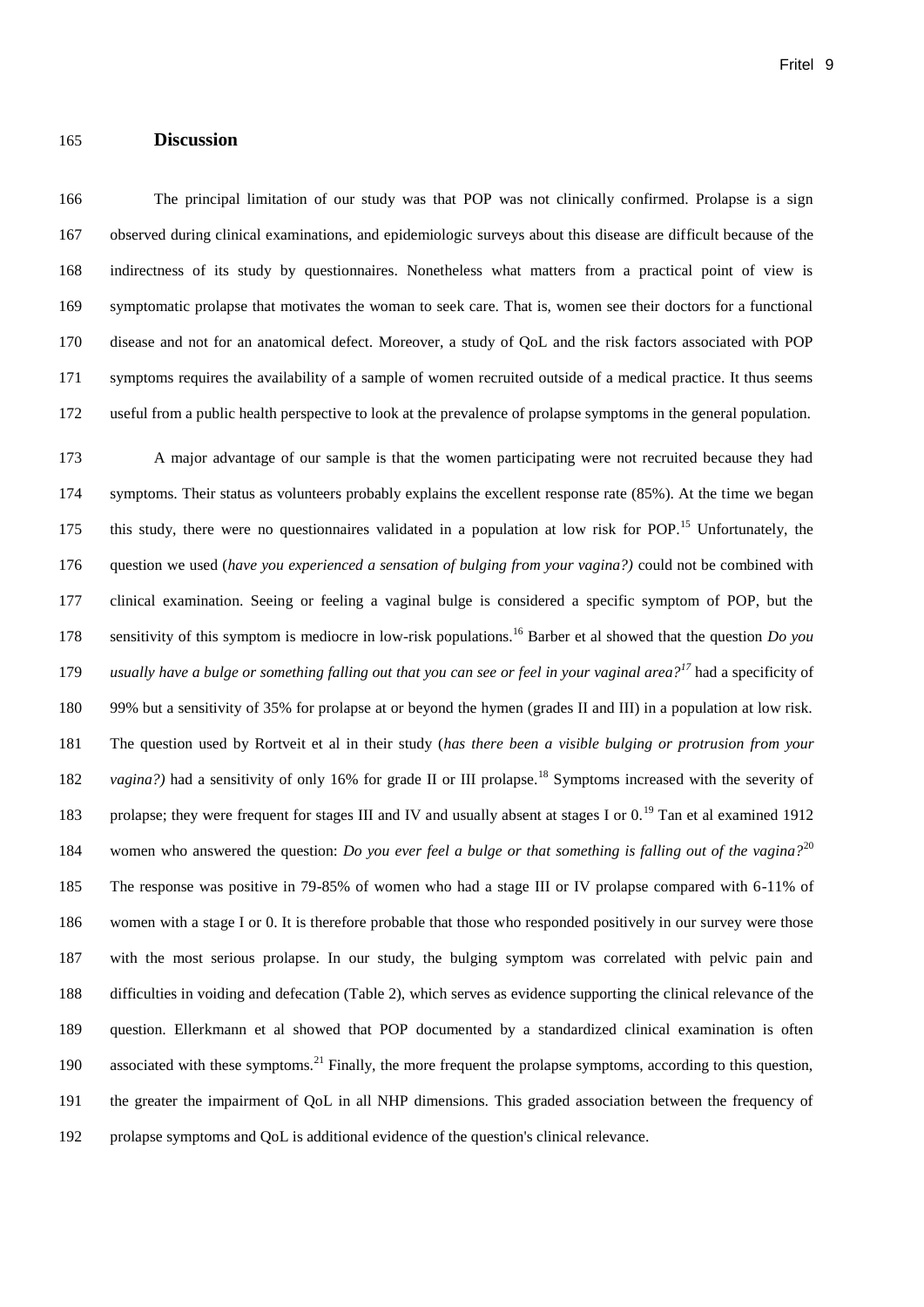The relatively rare character of this condition necessarily means that in a general population sample we find few symptomatic women, thus statistical power is limited and significant risk factors more difficult to show. Only 2.7% of our participants had a history of surgery for prolapse and 3.7% had symptoms suggestive of prolapse. These figures are close to those of studies based on clinical examination, which have found only a 0- 2.1% prevalence of prolapse beyond the introitus (Stage III or IV) in women 50-59 years.<sup>22, 23</sup> The cumulative 198 risk of surgery for POP or urinary incontinence is estimated at 4.7 to 5.1% for women in their 50s.<sup>[3,](#page-3-0) 24</sup>

 Another limitation is that our population sample is not exactly representative of middle-aged French women, because women enrolled in the GAZEL cohort were recruited from a work setting and volunteered to participate in medical research. We know, for example, that the women who agreed to participate in GAZEL had 202 a higher education level and were in better health than nonparticipating employees.  $6-8$  $6-8$  From our point of view, 203 that is not likely to affect the OoL impairment observed or the risk factors identified.

 Few studies have examined the impact of POP on QoL with a generic QoL tool. We showed that the more frequent the prolapse symptoms, the greater the impairment of QoL in all of the NHP dimensions. Even in multivariable analysis taking numerous factors likely to be associated with QoL into account, the symptoms of POP remained associated with a significant impairment in overall QoL. In the case-control study by Jelovsek et al, the SF-12 (Short Form Health Survey) physical scale showed impairment in women with prolapse, while the mental scale was similar in both groups; this study did not include multivariable analysis. We have previously shown that impairment of QoL in the NHP dimensions of physical mobility and pain is proportional to the 211 severity of urinary incontinence[.](#page-4-2)<sup>9</sup> A similar result appears for POP symptoms (figure 1). This suggests that symptomatic POP can have an important impact on general health-related quality of life and interfere as a disability with physical mobility, pain, emotional reaction, social isolation, energy and sleep .

214 We still know very little about its causes. A congenital or acquired tissue factor is probable;  $25-27$  the 215 position of the pelvis or the spine may play a role;<sup>28, 29</sup> and physical effort, constipation, a chronic cough, and 216 obesity (BMI is a significant factor in our study) weighing on the pelvic floor may also be involved.<sup>30-33</sup> The most frequently suggested hypothesis is that of obstetrical trauma. Mant et al found a risk of hospitalization for 218 POP proportional to parity.<sup>[32](#page-9-0)</sup> Clinical examination shows that prolapse is more frequent in women with 219 children.<sup>[22,](#page-9-1) [23](#page-9-2)</sup> Several other cross-sectional surveys have shown that symptoms of POP are more frequent in 220 women with vaginal deliveries.<sup>[1,](#page-3-1) 34, 35, 36</sup> Nonetheless the role of vaginal delivery in the natural history of prolapse must be slight, for in our population it explains less than 1% of the symptomatic prolapses. Other mechanisms probably play a role in onset but we are limited by the cross-sectional nature of our study, which makes it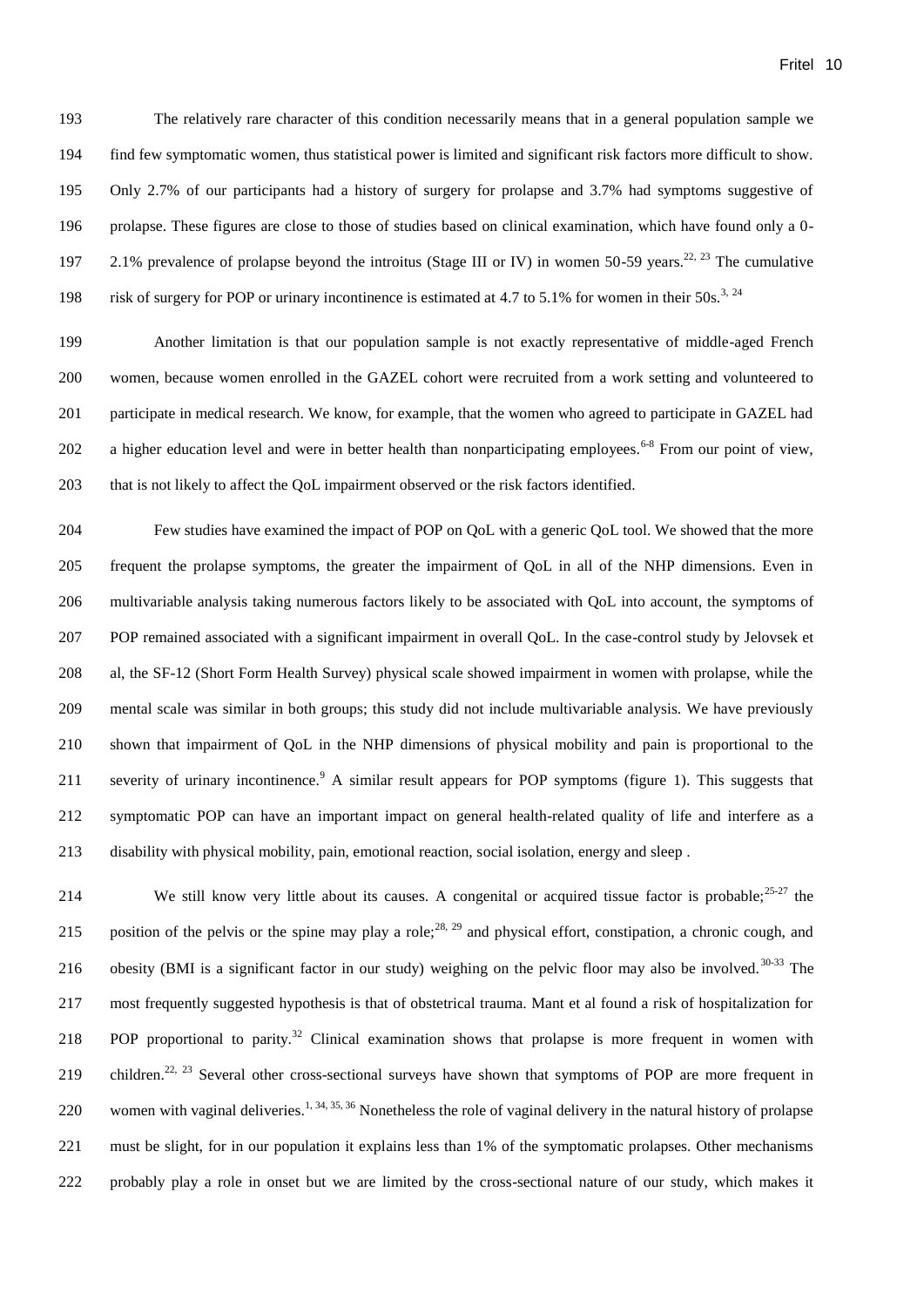impossible to record the risk factor when it occurs. Only a longitudinal survey can identify traumatic events to the perineum as they occur. In the same GAZEL population, severe stress incontinence (15% prevalence) and 225 fecal incontinence  $(9.5%)$  were not associated with mode of delivery.<sup>[8,](#page-4-1) [10](#page-4-2)</sup> It is therefore probable that even though these pelvic floor disorders are often associated they do not share the same pathophysiologic mechanisms. This is consistent with the work by DeLancey, who showed that stress urinary incontinence is linked more to an aging 228 sphincter than to the impairment of urethral support.

 In conclusion, although their prevalence is relatively slight, POP symptoms have a significant impact on the QoL of the women who have them. Even if it is probable that vaginal delivery plays a role in the genesis of POP, it is an incidental factor that explains only a very small part.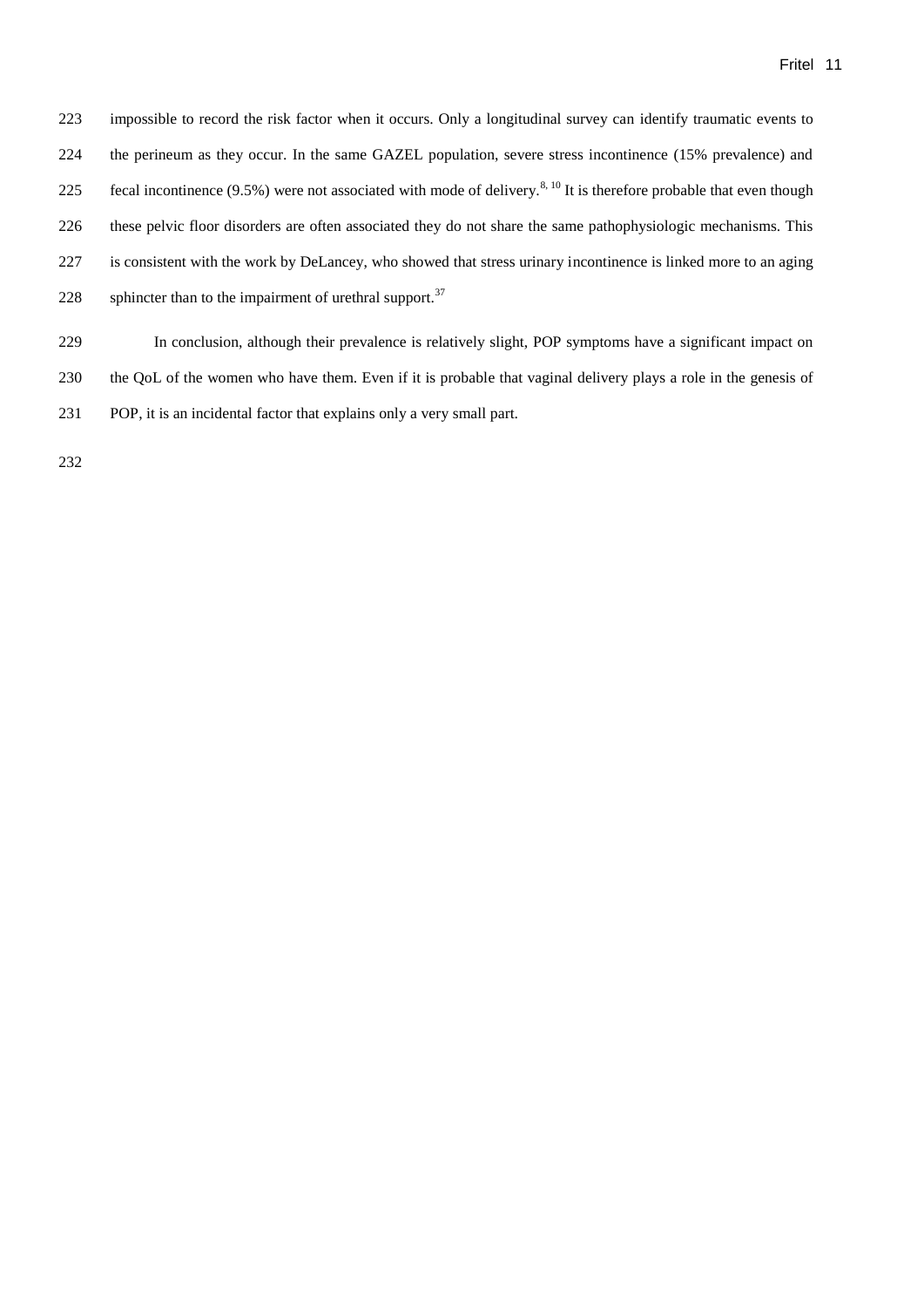#### 233 **References**

l

- 1 Rortveit G, Brown JS, Thom DH, van den Eeden SK, Creasman JM, Subak LL. Symptomatic pelvic organ prolapse, prevalence and risk factors in a population-based, racially diverse cohort. Obstet Gynecol 2007;109:1396-403.
- 2 DuCoudray AM. Abrégé de l'art des accouchements. Châlons-sur-Marne: Bouchard, 1773.
- 3 Carlson KJ, Nichols DH, Schiff I. Indications for hysterectomy. New Engl J Med 1993;328:85-60.
- 4 Olsen AL, Smith VJ, Bergstrom JO, Colling JC, Clark AL. Epidemiology of surgically managed pelvic organ prolapse and urinary incontinence. Obstet Gynecol 1997;89:501-6.
- 5 Shah AD, Kohli N, Rajan SS, Hoyte L. The age distribution, rates, and types of surgery for pelvic organ prolapse in the USA. Int Urogynecol J 2008;19:421-8.
- 6 Goldberg M, Chastang JF, Leclerc A, Zins M, Bonenfant S, Bugel I, et al. Socioeconomic, demographic, occupational and health factors associated with participation in a long-term epidemiologic survey: a prospective study of the French GAZEL cohort and its target population. Am J Epidemiol 2001;154:373–84.
- 7 Ringa V, Ledésert B, Bréart G. Determinants of hormone replacement therapy among postmenopausal women enrolled in the French GAZEL cohort. Osteoporosis Int 1994;4:16–20.
- 8 Fritel X, Ringa V, Varnoux N, Fauconnier A, Piault S, Bréart G. Mode of delivery and severe stress incontinence. A cross-sectional study among 2625 perimenopausal women. BJOG 2005;112:1646–51.
- 9 Saadoun K, Ringa V, Fritel X, Varnoux N, Zins M, Bréart G. Negative impact of urinary incontinence on quality of life, a cross-sectional study among women aged 49-61 years enrolled in the GAZEL cohort. Neurourol Urodyn 2006;25:696-702.
- 10 Fritel X, Ringa V, Varnoux N, Zins M, Bréart G. Mode of Delivery and Fecal Incontinence at Midlife: A Study of 2,640 Women in the GAZEL Cohort. Obstet Gynecol 2007;110:31-38.
- 11 Jackson S, Donovan J, Brookes S, Eckford S, Swithinbank L, Abrams P. The Bristol Female Lower Urinary Tract Symptoms questionnaire: development and psychometric testing. Br J Urol 1996;77:805– 12.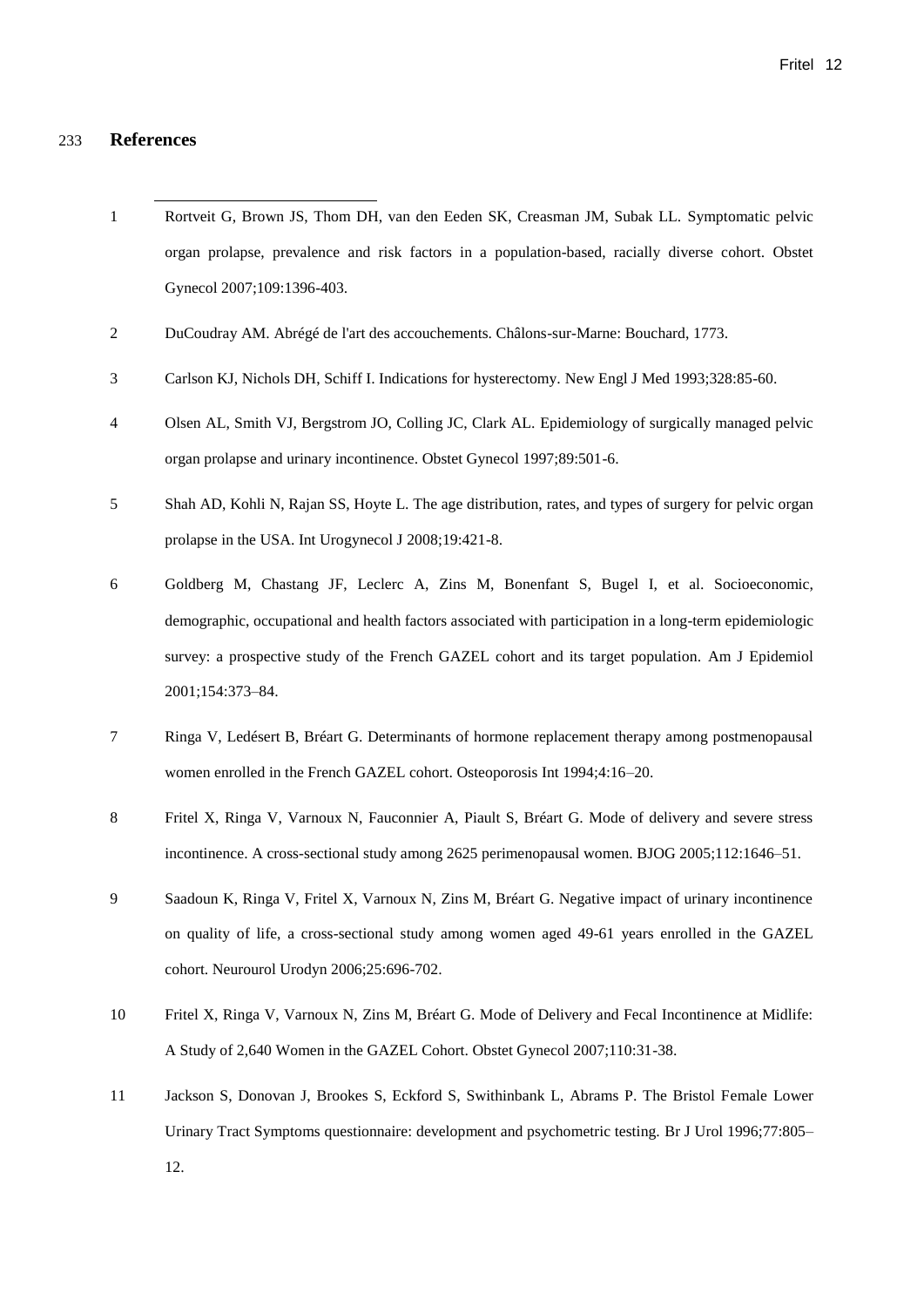12 Uebersax JS, Wyman JF, Shumaker SA, McClish DK, Fantl JA. Short forms to assess life quality and symptom distress for urinary incontinence in women: the Incontinence Impact Questionnaire and the Urogenital Distress Inventory. Continence Program for Women Research Group. Neurourol Urodyn 1995;14:131-9.

- 13 Hunt SM, McEwen J, McKenna SP. Measuring health status: A new tool for clinicians and epidemiologists. J R Coll Gen Pract 1985;35:185-8.
- 14 Bucquet D, Condon S, Ritchie K. The French version of the Nottingham Health Profile. A comparison of items weights with those of the source version. Soc Sci Med 1990;30:829-35.
- 15 Baessler K, O'Neill SM, Maher CF, Battistutta D. An interviewer-administered validated female pelvic floor questionnaire for community-based research. Menopause 2008;15:973-7.
- 16 Doshani A, Teo REC, Mayne CJ, Tincello DG. Uterine prolapse. BMJ 2007;335:819-23.
- 17 Barber MD, Neubauer NL, Klein-Olarte V. Can we screen for pelvic organ prolapse without a physical examination in epidemiologic studies? Am J Obstet Gynecol 2006;195:942-8.
- 18 Bradley CS, Nygaard IE. Vaginal wall descensus and pelvic floor symptoms in older women. Obstet Gynecol 2005;106:759-66.
- 19 Ghetti C, Gregory WT, Edwards SR, Otto LN, Clark AL. Pelvic organ descent and symptoms of pelvic floor disorders. Am J Obstet Gynecol 2005;193:53-7.
- 20 Tan JS, Lukacz ES, Menefee SA, Powell CR, Nager CW. Predictive value of prolapse symptoms: a large database study. Int Urogynecol J 2005;16:203-9.
- 21 Ellerkmann RM, Cundiff GW, Melick CF, Nihira MA, Leffler K, Bent AE. Correlation of symptoms with location and severity of pelvic organ prolapse. Am J Obstet Gynecol 2001;185:1332-8.
- 22 Swift SE. The distribution of pelvic organ support in a population of female subjects seen for routine gynecologic health care. Am J Obstet Gynecol 2000;183:277-85.
- 23 Samuelsson EC, Victor FTA, Tibblin G, Svärdsudd KF. Signs of genital prolapse in a Swedish population of women 20 to 59 years of age and possible related factors. Am J Obstet Gynecol 1999;180:299-305.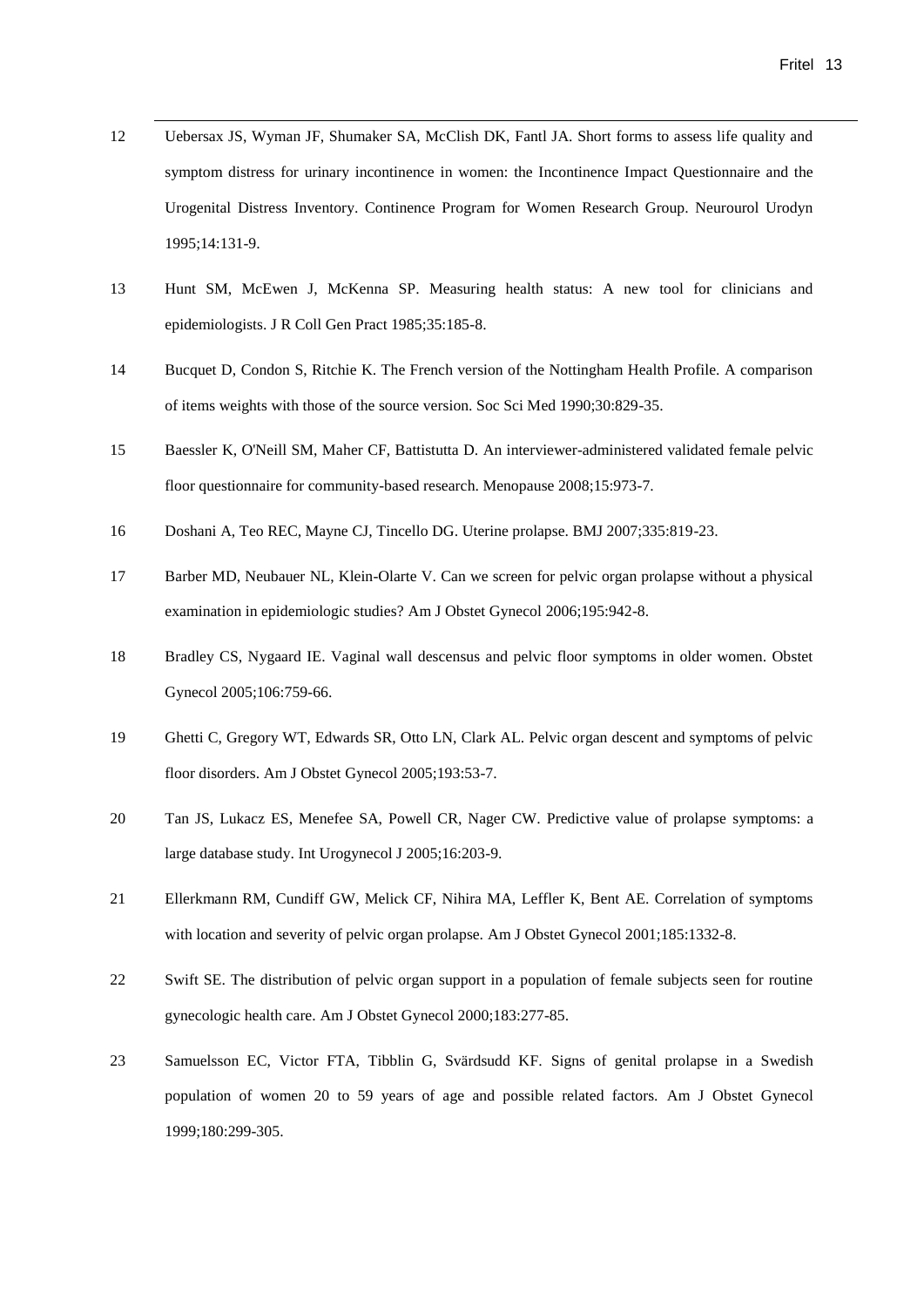24 Fialkow MF, Newton KM, Lentz GM, Weiss NS. Lifetime risk of surgical management for pelvic organ prolapse or urinary incontinence. Int Urogynecol J 2008;19:437-440.

- 25 Carley ME, Schaffer J. Urinary incontinence and pelvic organ prolapse in women with Marfan or Ehlers Danlos syndrome. Am J Obstet Gynecol 2000;182:1021–23.
- 26 Chiaffarino F, Chatenoud L, Dindelli M, et al. Reproductive factors, family history, occupation and risk of urogenital prolapse. Eur J Obstet Gynecol Reprod Biol 1999;82:63–67.
- 27 Jackson SR, Avery NC, Tarlton JF, Eckford SD, Abrams P, Bailey AJ. Changes in metabolism of collagen in genitourinary prolapse. Lancet 1996;347:1658–61.
- 28 Lazarevski MB. Pelvic morpho-topography and pathogenis of genital prolapse. Neurourol Urodyn 1999;18:332-333.
- 29 Mattox TF, Lucente V, McIntyre P, Miklos JR, Tomezsko J. Abnormal spinal curvature and its relationship to pelvic organ prolapse. Am J Obstet Gynecol 2000;183:1381-4.
- 30 Rinne KM, Kirkinen PP. What predisposes young women to genital prolapse? Eur J Obstet Gynecol Reprod Biol 1999;84:23-25
- 31 Jorgensen S, Hein HO, Gyntelberg F. Heavy lifting at work and risk of genital prolapse and herniated lumbar disc in assistant nurses. Occup Med (Lond) 1994; 44: 47–49.
- 32 Mant J, Painter R, Vessey M. Epidemiology of genital prolapse: observations from the Oxford family planning association study. Br J Obstet Gynaecol 1997;104:579-585.
- 33 Spence-Jones C, Kamm MA, Henry MM, Hudson CN. Bowel dysfunction: a pathogenic factor in uttervaginal prolapse and urinary stress incontinence. Br J Obstet Gynaecol 1994;101:147-152.
- 34 Lukacz ES, Lawrence JM, Contreras R, Nager CW, Luber KM. Parity, mode of delivery, and pelvic floor disorders. Obstet Gynecol 2006;107:1253-60.
- 35 Progetto Menopausa Italia Study Group. Risk factors for genital prolapse in non-hysterectomized women around menopause: results from a large cross-sectional study in menopausal clinics in Italy. Eur J Obstet Gynecol Reprod Biol 2000;93:135–40.
- 36 Hendrix SL, Clark A, Nygaard I, Aragaki A, Barnabei V, McTiernan A. Pelvic organ prolapse in the Women's Health Initiative: gravity and gravidity. Am J Obstet Gynecol 2002;186:1160-6.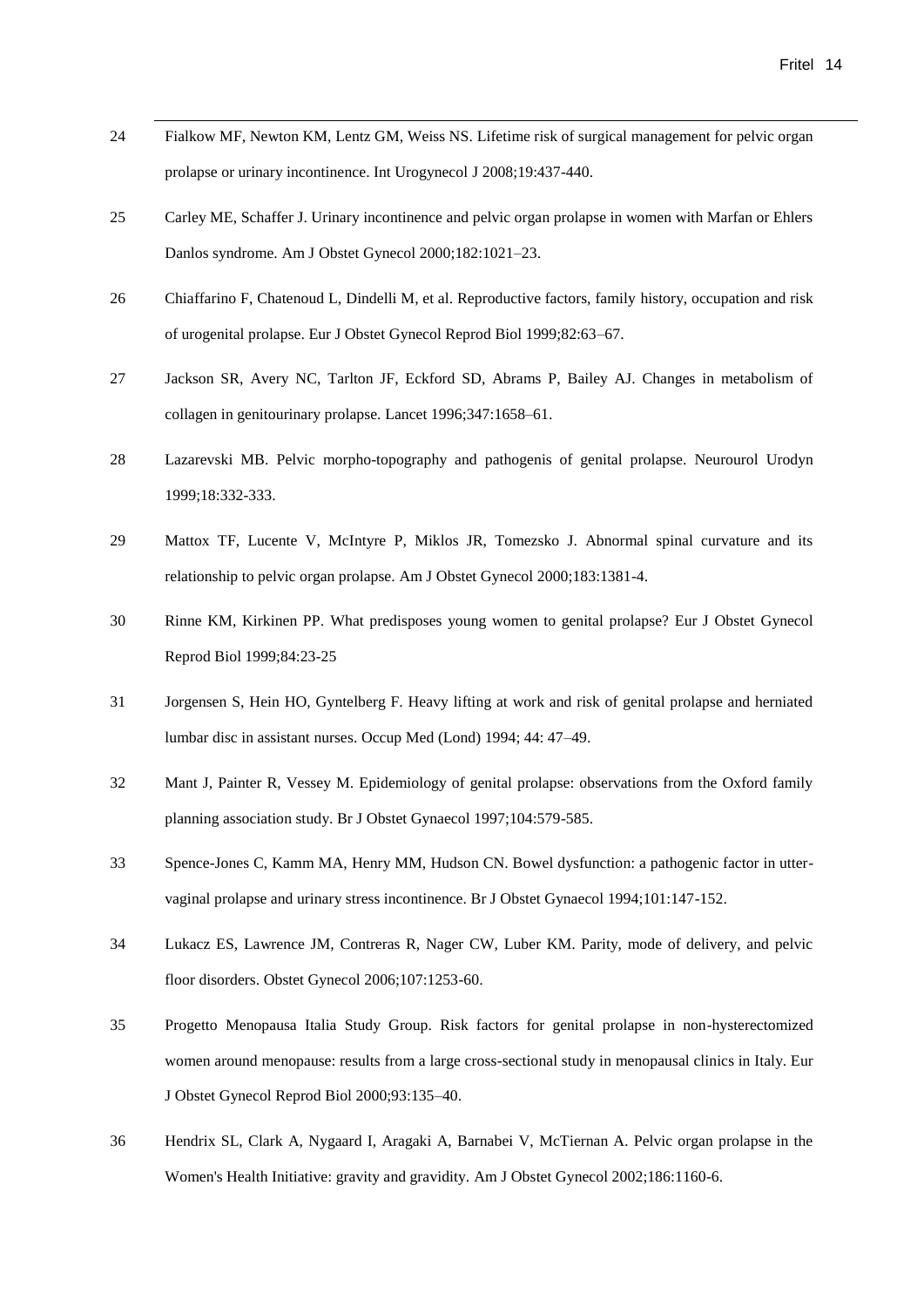37 DeLancey JO, Trowbridge ER, Miller JM, Morgan DM, Guire K, Fenner DE, Weadock WJ, Ashton-Miller JA. Stress urinary incontinence: relative importance of urethral support and urethral closure pressure. J Urol 2008;179:2286-90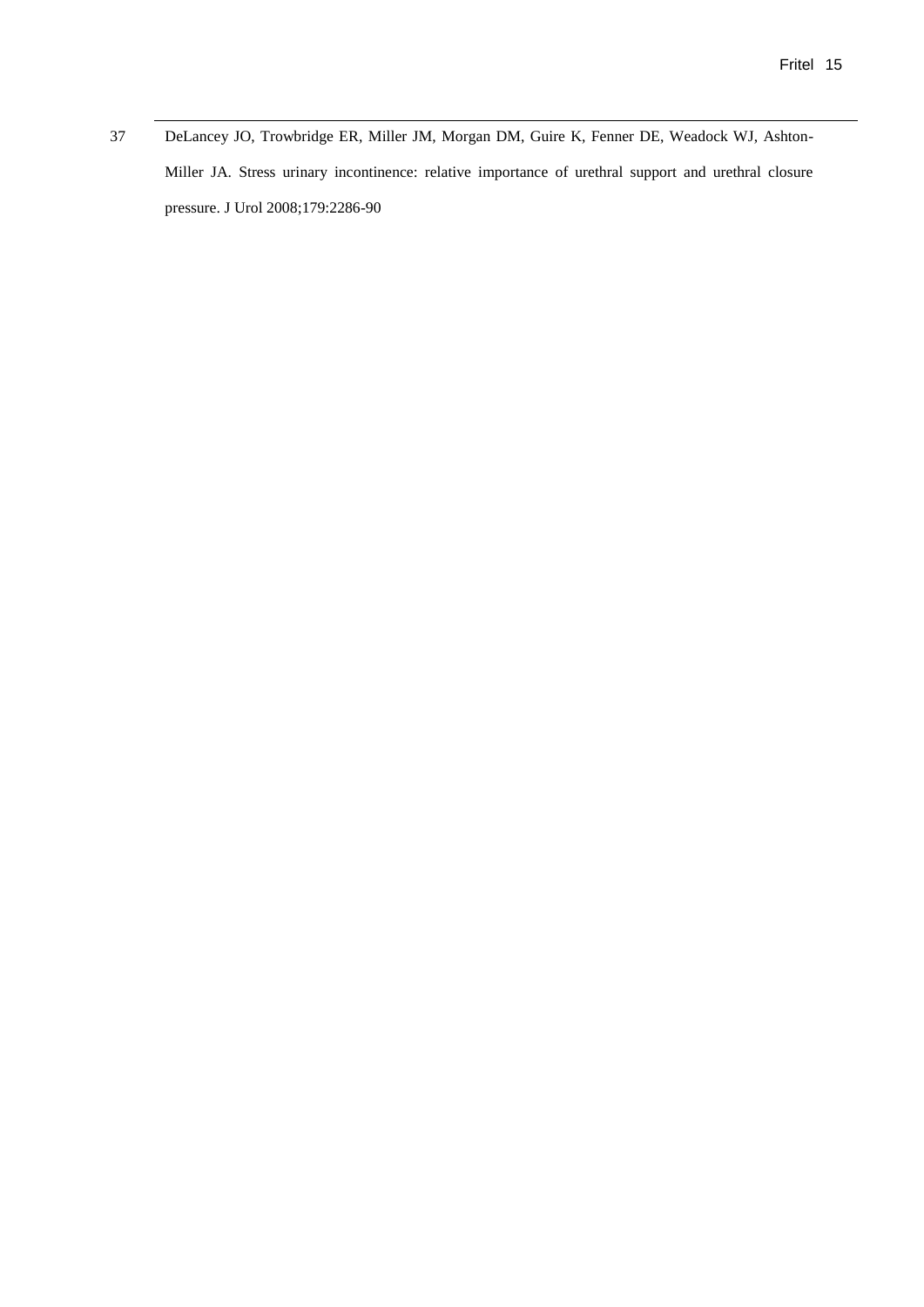## **Figure I**



Mean quality of life score, in each NHP dimension, associated with POP symptoms frequency.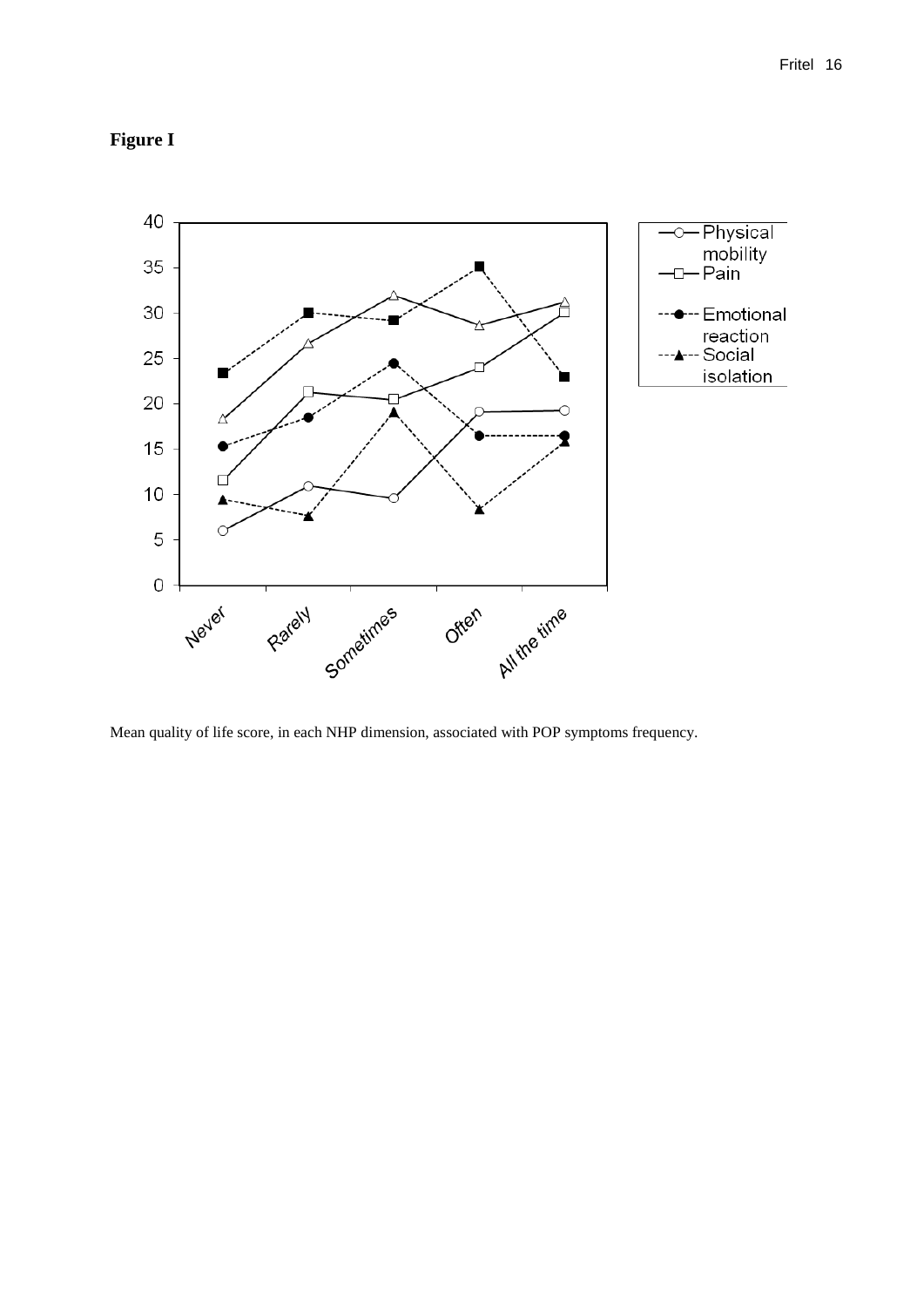### **Table 1**

Association between pelvic floor disorders and POP symptoms. Univariable and multivariable analysis using logistic regression.

| Women's pelvic floor symptoms                  |                       | N            | POP symptoms<br>% (n) | Univariable analysis<br>crude OR $(95\%CI)$ | Multivariable analysis<br>adjusted OR (95%CI)<br>$R^2 = 0.54$ |
|------------------------------------------------|-----------------------|--------------|-----------------------|---------------------------------------------|---------------------------------------------------------------|
| Difficult defecation                           | No<br>Yes             | 1735<br>730  | 2.5(44)<br>7.0(51)    | 1<br>$2.98(1.97-4.51)$                      | 1<br>$1.62(1.04-2.53)$                                        |
| Bowel movement <3/week                         | N <sub>o</sub><br>Yes | 1998<br>454  | 3.4(68)<br>5.9(27)    | 1<br>$1.85(1.17-2.92)$                      | Excluded                                                      |
| Fecal incontinence                             | No<br>Yes             | 2243<br>250  | 3.3(74)<br>8.0(20)    | 1<br>$2.55(1.53-4.36)$                      | Excluded                                                      |
| Lower abdominal pain or<br>heaviness           | N <sub>0</sub><br>Yes | 1960<br>494  | 1.8(36)<br>12.1(60)   | 1<br>7.80 (5.09-11.95)                      | 1<br>4.79 (2.98-7.71)                                         |
| Painful intercourse                            | N <sub>o</sub><br>Yes | 1566<br>350  | 3.1(49)<br>7.7(27)    | 1<br>$2.66(1.64-4.33)$                      | Excluded                                                      |
| Stress urinary incontinence                    | N <sub>o</sub><br>Yes | 1557<br>1072 | 2.3(36)<br>5.6(60)    | 1<br>$2.43(1.60-3.71)$                      | Excluded                                                      |
| Urge urinary incontinence                      | N <sub>o</sub><br>Yes | 2186<br>445  | 2.9(63)<br>7.4(33)    | 1<br>$2.65(1.72-4.10)$                      | Excluded                                                      |
| Urinary infection during<br>the past 12 months | No<br>Yes             | 2265<br>329  | 3.2(72)<br>7.3(24)    | 1<br>2.41 (1.50-3.90)                       | Excluded                                                      |
| Difficult voiding                              | No<br>Yes             | 2106<br>433  | 2.2(46)<br>10.9(47)   | 1<br>$5.5(3.61-8.39)$                       | 1<br>$2.70(1.69-4.29)$                                        |

Variables remained in the final multivariable model only if the OR was significant (p value < 0.05) after backward stepwise elimination.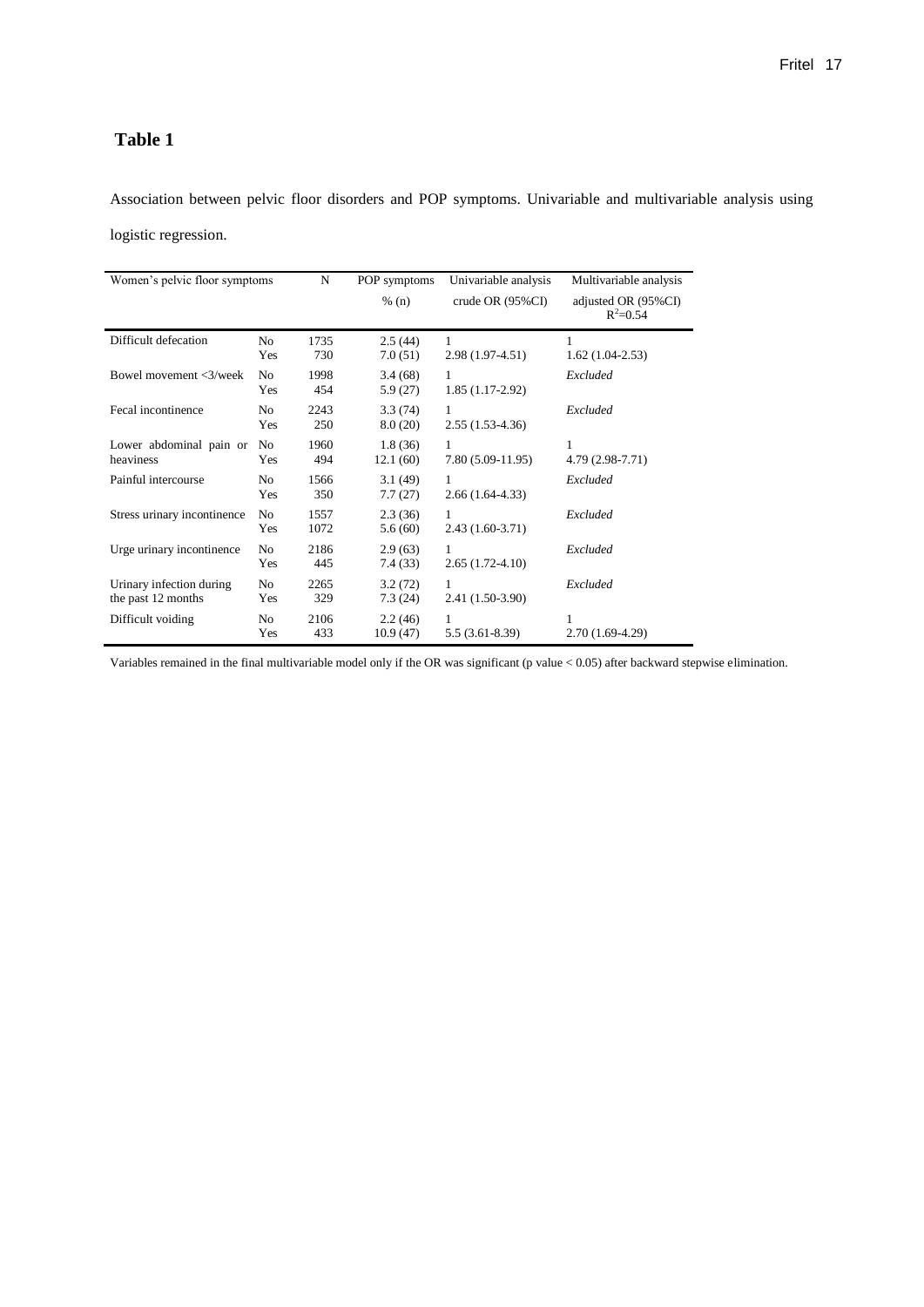#### **Table 2**

Multiple regression analysis of the association between overall quality of life, measured by the NHP global score, and the frequency of pelvic prolapse symptoms, self-reported nervous breakdown, self reported depressed mood anxiety or stress, back pain, urge urinary incontinence, fewer than 3 bowel movements a week, regular physical exercise, hysterectomy, neurologic disease, regular medical treatment, BMI, living with someone, occupation, monthly income. The other variables tested (age, high school diploma, smoking, menopausal status, parity, previous urinary incontinence surgery, previous POP surgery, previous anal surgery, stress urinary incontinence, fecal incontinence, urinary infection, diabetes, and cardiovascular disease) were not significant and were excluded from the final model.

| NHP global score versus 16 independent variables,<br>$R^2=0.32$ , F=48.0, p<0.0001 |                                                       | Coefficient<br>(CI 95%)                   | p             |
|------------------------------------------------------------------------------------|-------------------------------------------------------|-------------------------------------------|---------------|
| POP symptoms (sometimes, often, or all the time)                                   |                                                       | 4.15 (0.93-7.38)                          | 0.012         |
| Self-reported nervous breakdown                                                    |                                                       | 10.31 (7.03-13.58)                        | < 0.0001      |
| Self-reported depressed mood, anxiety, or stress                                   |                                                       | 8.70 (7.29-10.11)                         | < 0.0001      |
| Back pain                                                                          |                                                       | $5.42(4.19-6.65)$                         | < 0.0001      |
| Urge urinary incontinence                                                          |                                                       | $3.11(1.52 - 4.70)$                       | 0.0001        |
| Bowel movement $<$ 3/week                                                          | $3.95(2.33 - 5.57)$                                   | < 0.0001                                  |               |
| Regular physical exercise (at least 1/week)                                        | $-3.03(-4.25-1.80)$                                   | < 0.0001                                  |               |
| Hysterectomy                                                                       |                                                       | $1.63(0.07-3.19)$                         | 0.040         |
| Neurologic disease                                                                 | $6.39(3.93-8.86)$                                     | < 0.0001                                  |               |
| Regular medical treatment                                                          |                                                       | $2.14(0.88-3.40)$                         | 0.0009        |
| Body Mass Index $(kg/m2)$                                                          |                                                       | $0.20(0.05-0.36)$                         | 0.011         |
| Living as couple                                                                   |                                                       | $-2.61(-4.36-0.86)$                       | 0.0035        |
| Occupation                                                                         | Blue-collar, clerical staff<br>Management or training | $1.54(0.12-2.96)$<br>$0.29(-1.86-2.43)$   | 0.034<br>0.80 |
| Household monthly incomes,                                                         | $<$ 1982 €<br>$>$ 3810 $\in$                          | $0.07(-1.75-1.89)$<br>$-1.73(-3.30-0.17)$ | 0.94<br>0.030 |